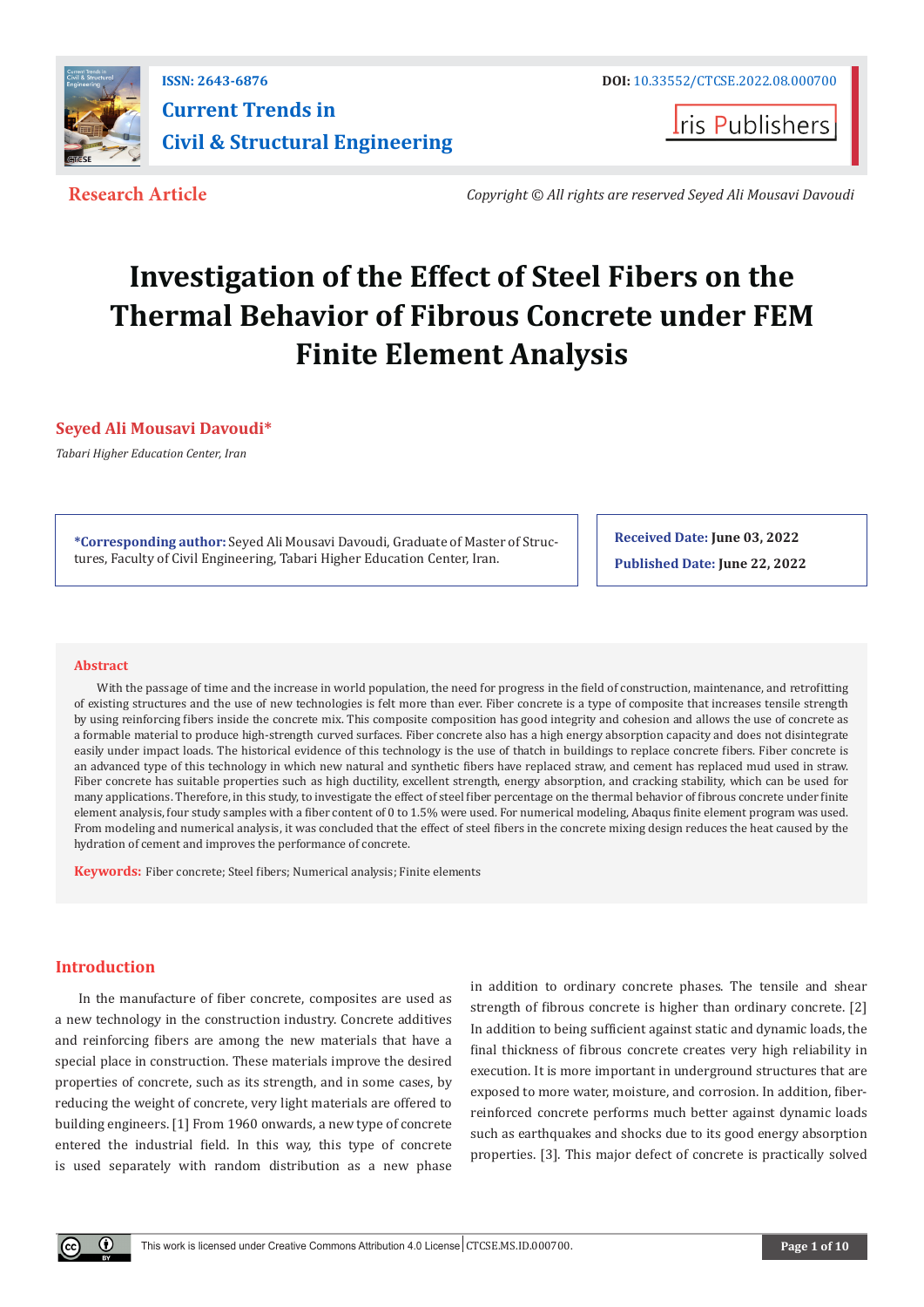by reinforcing it with steel rebars or reinforcement. But since reinforcement is exclusively a small part of the section, it would not be correct to assume that the concrete section is anisotropic and homogeneous. To create isotropic conditions and also to reduce the fragility and brittleness of the concrete body as much as possible in

recent decades, thin and relatively long strands are used that are homogeneously scattered throughout the concrete volume. The use of such filaments in concrete and in general in cement mortars that can be used can be fibers of glass, polyethylene, steel, asbestos, or nylon [4] (Figure 1).



In ancient times, fibers were used to strengthen brittle mortars. The most famous and popular one, which is available due to its cheapness, is straw, which is used to strengthen bricks and thatch mortars in coatings against cracking after drying. It is created, used, and is currently the cheapest type of mortar in rural areas of the country. The use of straw, especially ponytails or goat hair in ancient Iranian buildings, especially domes, has a long and historical history that shows the insight and knowledge of technicians about fibers. The use of steel fibers began in the middle of the last century and the exact date of use of this method is not available, but different people use different methods such as the use of wire pieces or metal cuts in concrete, the advantages of this method in their name Rasandehand [5]. Unlike ordinary concrete, these materials can withstand considerable tensile stresses and strains at tensile loads and can be used in the design. In these materials, cracking is out of the state of concentrated cracks and has appeared in the form of multiple cracks. This behavior has significant effects on increasing the ductility of members and more importantly on the reliability of concrete structures. Relying on the strain capacity of these materials under pressure, the amount of enclosing reinforcement in compressive areas can be reduced. Shear strength in these concretes and their behavior is such that shear reinforcement can be eliminated. Other advantages of using these materials include ductility in seismic members, increasing the number of inelastic deformations, not reducing the resistance, and maintaining integrity in these deformations, which leads to achieving damaging behavior. These materials have great potential for use in energy-absorbing elements as a passive control in building seismic improvement [6]. A clear advantage of fiber concrete is its high working capacity.

Work capacity in this text means the capacity of an object to convert external work into:

- 1. Storage energy can be changed
- 2. Internal work is the formation of new cracks by the release and deformation of fibers or the production of heat.

The flexibility of fibrous concrete, like the properties of plastic materials, ensures that fibrous concrete does not have a sudden rupture. Because steel fibers are dispersed three-dimensionally, or rather multidimensionally, in the concrete body, forming a crack that is usually expected to deform in various directions creates bonding fibers and prevents the crack from spreading; Therefore, fiber fibers actively play a role in limiting the width of cracks and thus increase the usability of concrete by forming many fine cracks [7,8].

Dehghani Conducted a study on steel fiber concretes. In this study, they stated that in recent years, advances in concrete technology have resulted in the production of high-strength, highstrength concrete. The two main characteristics of the cement body with a compressive strength of more than 150 MPa and having a ductile behavior due to the presence of fibers, make superstrong concrete stand out from other types. Concrete structures experience different temperature conditions during their lifetime and these cases have a direct effect on the mechanical properties and durability of concrete. These effects can include changes in the temperature of the natural atmosphere or abnormal conditions such as fire. Therefore, it is very important to study the effects of temperature on concrete, especially high-strength concrete, which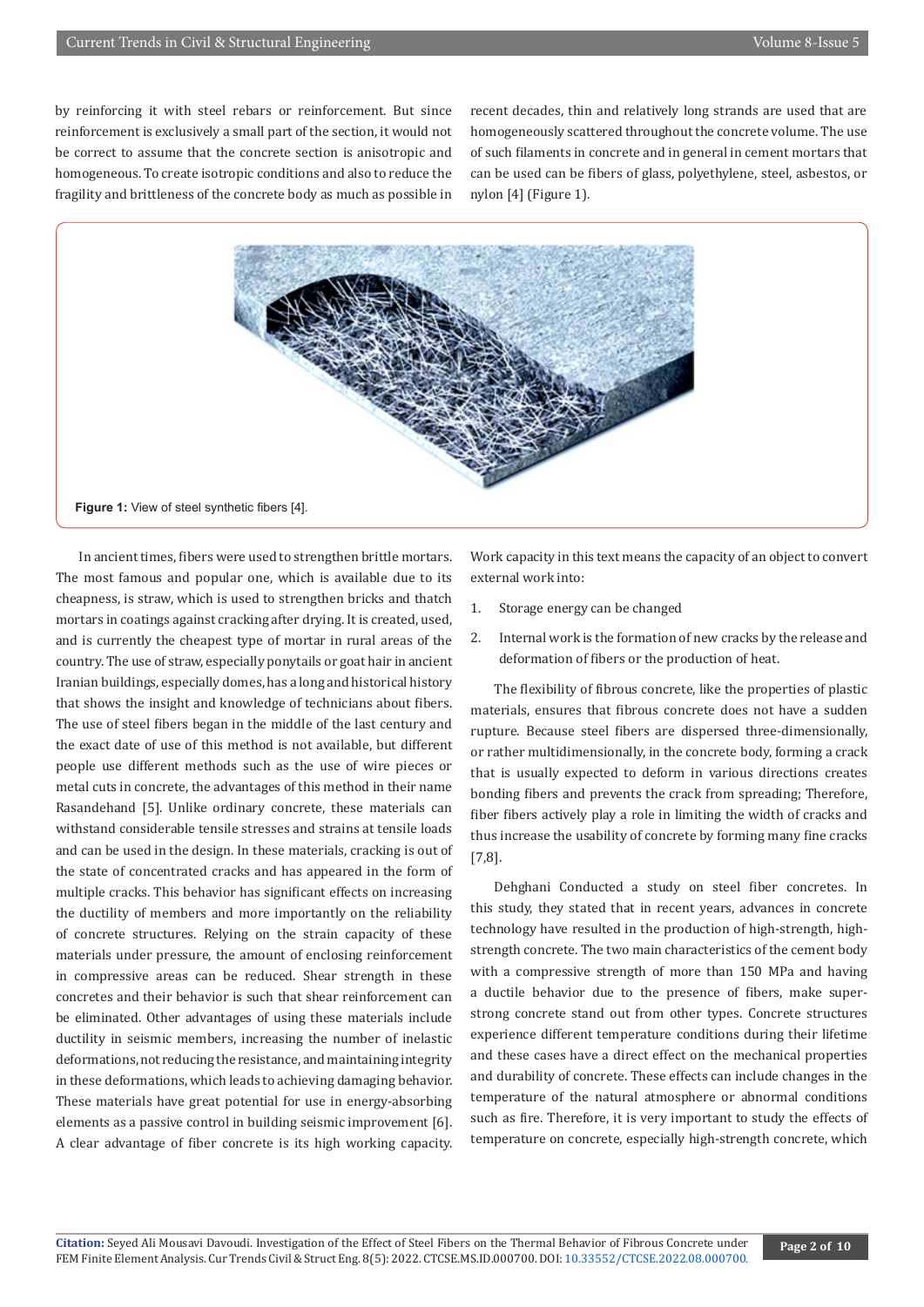is expected to have high strength. In this research, the thermal properties of a type of super-capable concrete reinforced with steel fibers have been investigated by calculating the coefficient of thermal expansion and high heat resistance. The coefficient of thermal expansion of high-strength concrete is higher than that of high-strength concrete and the values reported for ordinary concrete. In the heat test in non-dried samples, the resistance of the samples decreased with increasing temperature to 400 °C. In dried samples, the sensitivity of superconducting concrete to heat is higher than that of concrete [9]. Badra et al. [6] Conducted a study on steel fiber concretes to investigate the effect of steel fibers on the physical and mechanical properties of fiber concrete. Fiber concrete is a type of concrete that is made of fibers and uses cement, water, aggregates, and additives. Together with the fibers on the physical and mechanical properties of the fiber concrete are mixed, including strength. Percentage and ratio of length to the diameter of steel fibers and strength factor of fiber concrete, flexural strength, tensile strength, shear strength, compressive strength, dynamic strength, fatigue strength, torsional strength, crack resistance, creep, fiber rot and rust, thermal conductivity, Abrasion resistance and frictional and sliding resistance are effective. The flexibility of fibrous concrete, like the properties of plastic materials, ensures that fibrous concrete does not have a sudden rupture and can be used as an alternative to conventional reinforced concrete. This

study introduces fiber concrete, the application of the study of the effect of steel fibers on the physical and mechanical properties of fiber concrete [6].

# **Research Methods**

To investigate the effect of steel fiber percentage and the effect of fiber concrete heat hydration under FEM finite element analysis, in this study, 4 cubic samples with dimensions of 200mm × 100mm with zero to 1.5% fiber percentage are used. It should be noted that all samples by the program Abacus will be modeled and analyzed. Table 1 presents the specifications of the tested models and the effective parameters (Table 1).

**Table 1:** Details of study samples.

| <b>Model</b> | Size (mm)        | Percentage of Steel Fibers to the<br><b>Weight of Cement</b> |
|--------------|------------------|--------------------------------------------------------------|
|              | $200 \times 100$ | 0%                                                           |
| B            |                  | 0.50%                                                        |
|              |                  | 1%                                                           |
|              |                  | 1.50%                                                        |

In this research, concrete with a compressive strength of 30 MPa has been used, whose behavior follows the properties of elastic and plastic. Figure 2 shows the stress-strain diagram of concrete (Figure 2, Table 2).



#### **Table 2:** Detail of concrete.

| $\beta$ (kg/cm <sup>3</sup> ) |                | E(Gpa)                | MPa         |       |
|-------------------------------|----------------|-----------------------|-------------|-------|
| 2450                          | $\sim$<br>ບ.ວວ | <u>_</u><br><b>JJ</b> | <b>TI.L</b> | 0.004 |

Tables 3 & 4 provide the mechanical and physical characteristics of the steel fibers used in concrete, including diameter and length (Tables 3 & 4).

**Table 3:** Detail of steel fibers.

| $\sim$ | MP <sub>2</sub> | CD <sub>2</sub> |
|--------|-----------------|-----------------|
| 2485   | 2788            | 200             |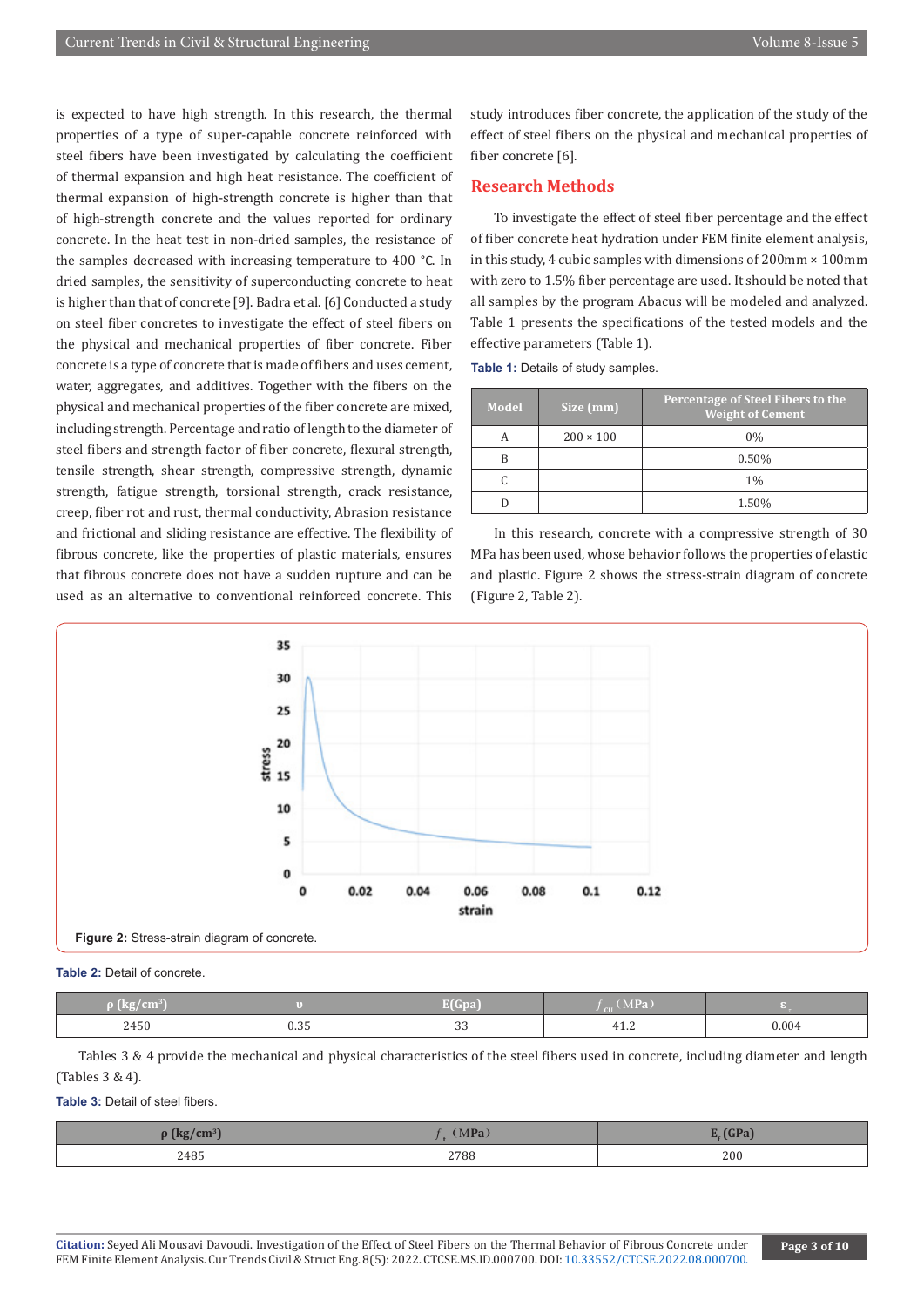**Table 4:** Detail of diameter and length of steel fibers.

| (mm)                 | $L_{c}(mm)$    | <b>Aspect Ratio (LASPECT)</b><br>$\overline{a}$ |
|----------------------|----------------|-------------------------------------------------|
| $\sim$ $\sim$<br>V.Z | $\overline{z}$ | כס                                              |

# **Modeling Process**

The solid element was used to model the concrete and the wire element was used to model the steel fibers. Also, the mechanical properties of steel fibers with a tensile strength of 2788 MPa have been used, and concrete with a compressive strength of 30 MPa has been used. Also, to define the connection and constraints of the surface status of all pages that are in contact with each other, the contact constraint was used as a level to level. For connection between concrete and steel fibers inside the concrete, the contact type of embedded region type is used (Figure 3).



To perform thermal analysis by assembling the model in the Assembly environment, follow the work in the Abaqus Step module. Due to the nature of the problem, a heat transfer solvent is selected for the analysis of its finite components, and the maximum temperature change in each step is considered to be 10 units (Figure 4).

laboratory studies of Sarabi et al. [8] were used. It is about 12.5%, Figure 5 shows the time-temperature hydration validation diagram of laboratory and numerical samples (Figure 5).

Model networking According to the type of sensitivity analysis, the size of the allocated networks was considered to be 50 mm, Figure 6 shows the networking method (Figure 6).

For the accuracy of the software sample of the Abaqus program,

| Medule<br><b>Street</b><br>$\mathbf{F}$                     | ч<br>耳<br>C Create Step<br>Name: Step-wore, 3ds, in<br>0<br>lesset new step after                                                                                                                                                                                                                                                                                                                                                                                                                                                                                                              |  |
|-------------------------------------------------------------|------------------------------------------------------------------------------------------------------------------------------------------------------------------------------------------------------------------------------------------------------------------------------------------------------------------------------------------------------------------------------------------------------------------------------------------------------------------------------------------------------------------------------------------------------------------------------------------------|--|
| 加强 医马克夫                                                     | <b>Initial</b><br><b>Basic</b> Incrementation Other<br>31<br>Type: @ Automatic: (2) Food<br>Maximum number of increments 10000000<br>Maximum<br>Melmum<br><b>System</b><br>10-005-1-1<br>B<br>Prooducture General<br><b>Increment size 0.01</b><br>End step when temperature change is less than:<br>Dynamic, Temp-dop, Explicit<br><b>Canadani</b> a<br>Mai, allowable temperature change per increment 30<br><b>Hout transfer</b><br>Max allowable emissivity change per increment: (6.)<br>Matt diffusion<br><b>Spits</b><br>Static, General<br>Static, Riks<br>$+1$<br>Cancel:<br>Continue |  |
| Figure 4: View of the selection of thermal analysis solver. |                                                                                                                                                                                                                                                                                                                                                                                                                                                                                                                                                                                                |  |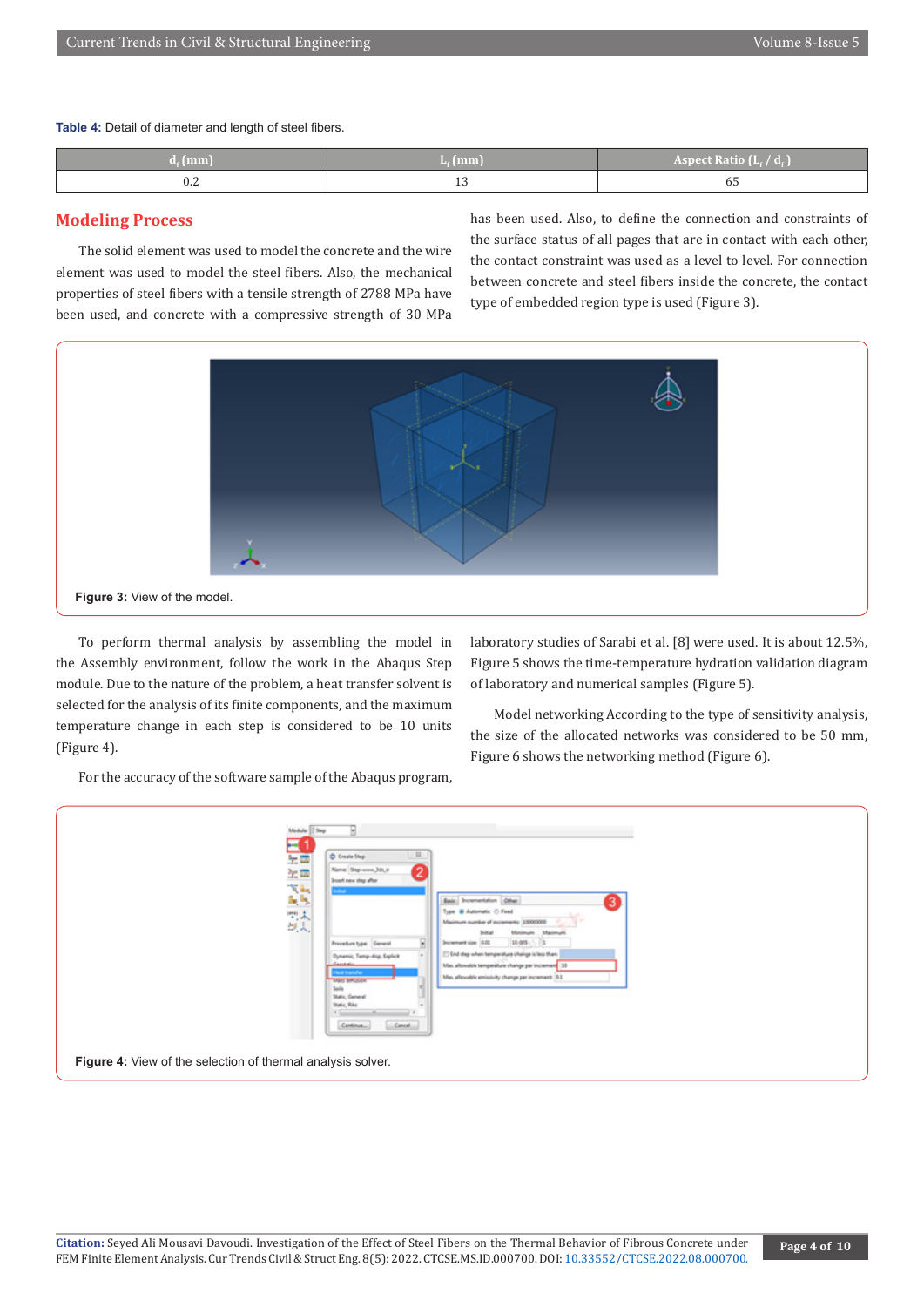



**Figure 6:** Model mesh.

# **Analysis Results**

After performing thermal analysis of model, A without fibers, model B with 0.5% fiber percentage, model C with 1% fiber percentage, and model D with 1.5% fiber percentage was performed. In the isolation environment, diagrams of different

analytical parameters can be seen. In the following, the results will be compared by examining the hydration-day temperature diagram of the samples. After performing finite element analysis, the amount of hydration heat generated in concrete for different percentages of fibers is presented (Figures 7-10).

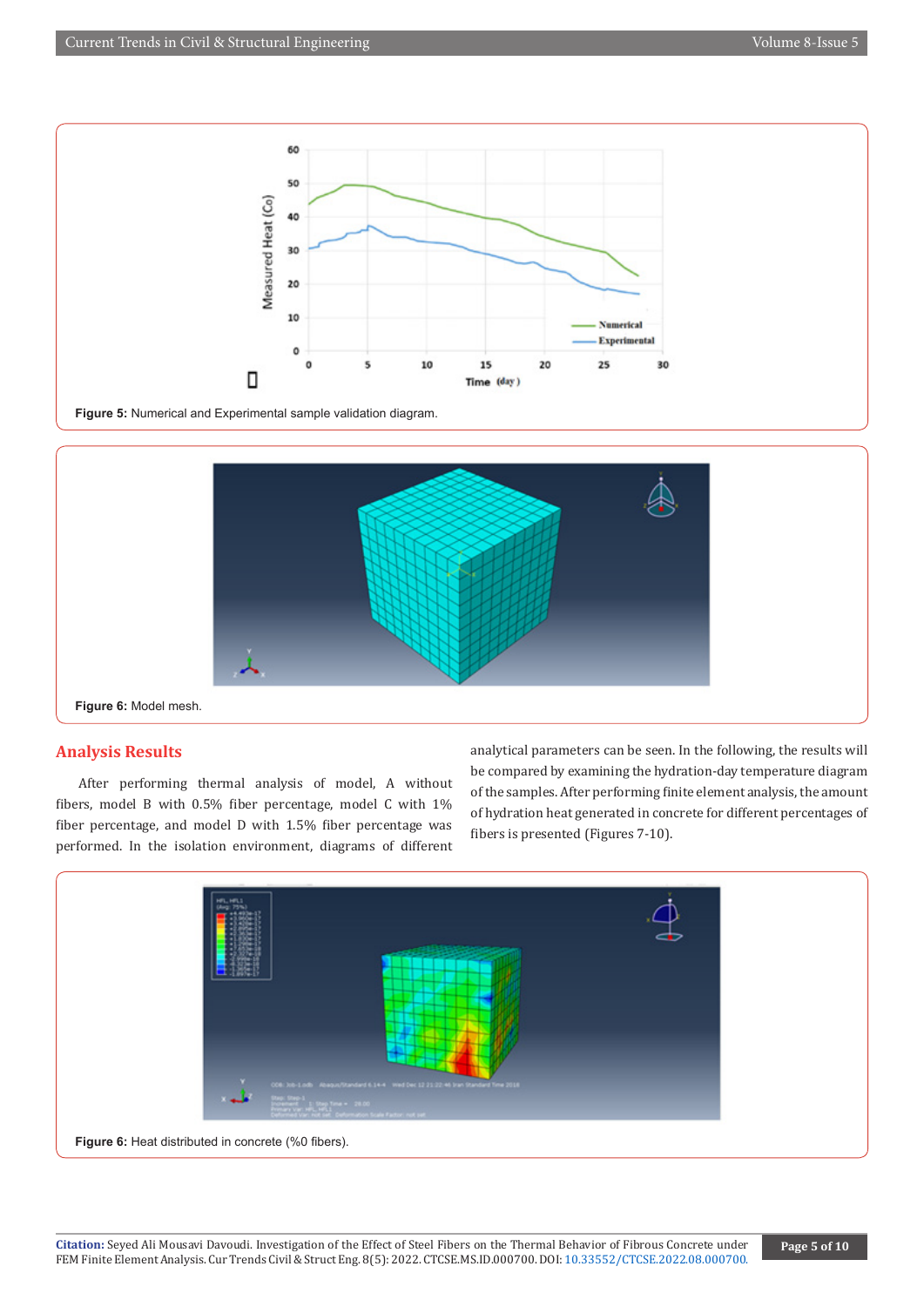Current Trends in Civil & Structural Engineering Volume 8-Issue 5



**Figure 7:** Heat distributed in concrete (%0.5 fibers).





**Figure 9:** Heat distributed in concrete (%1 fibers).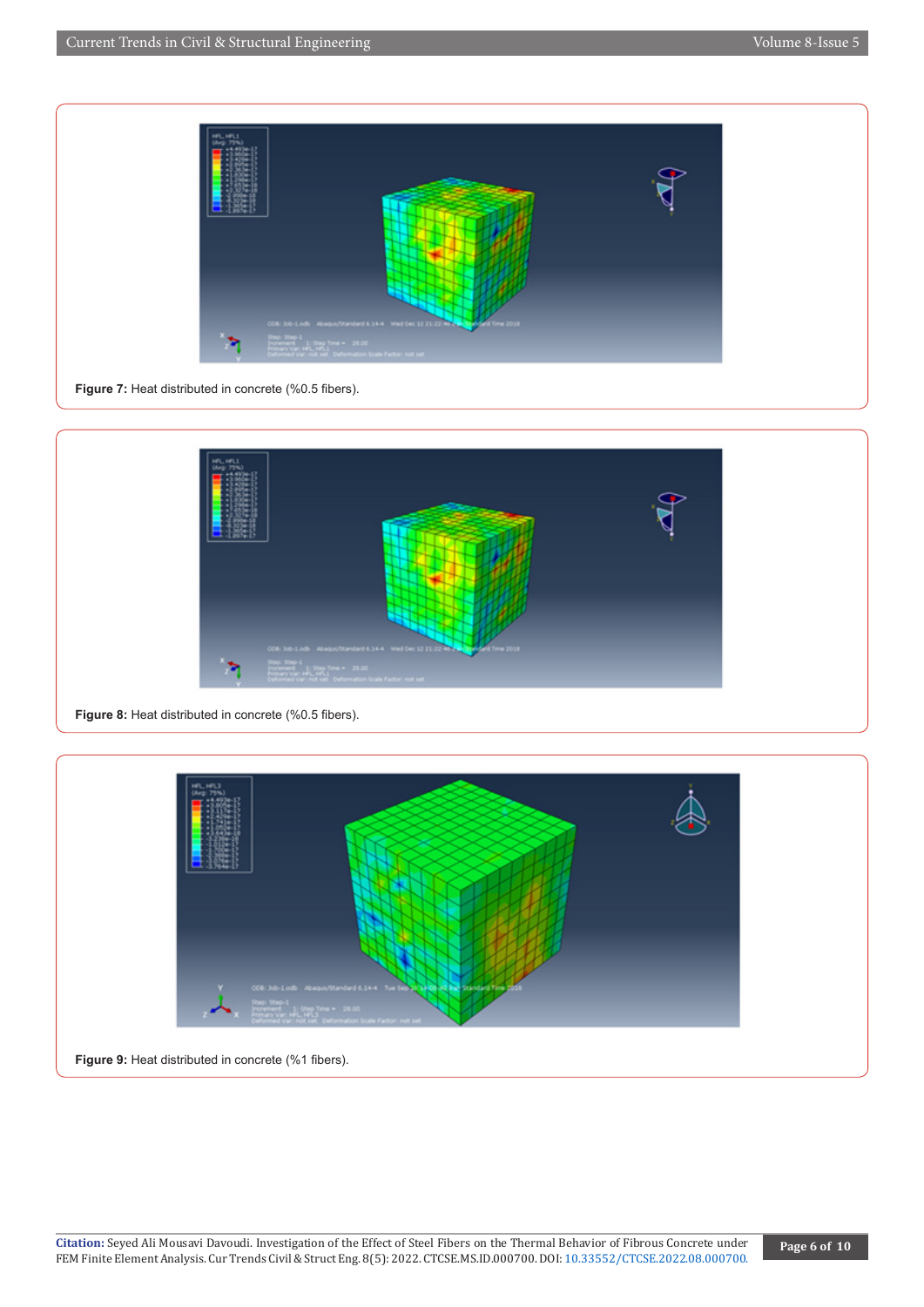

## **Analysis results at a depth of 5 cm**

By comparing this diagram of hydration temperature-study time A, B, C, and D is observed at a depth of 5 cm, in the sample without fibers, the hydration temperature is much higher than in the samples with fibers, also by comparing the sample B (fibers 0.5%) and sample C (1% fiber) was observed that with an increase

of 0.5% in the number of fibers from sample B compared to sample C, it was observed that the heat of hydration decreased by 12.3% at a depth of 5 cm, also by comparing sample B And D was observed with an increase of 0.5% in the number of fibers witnessed a decrease in hydration temperature of 14.5% at a depth of 5 cm (Figure 11).



#### **Analysis results at a depth of 10 cm**

By comparing the hydration-temperature diagram of study samples A, B, C, and D at a depth of 10 cm, it is observed that in the sample without fibers, the percentage of hydration heat is much higher than in the samples with fibers, ie, on average, compared with sample B ( Fibers 0.5%) and sample C (1% fibers) are observed, which with a 0.5% increase in the number of fibers from sample B to sample C is observed that the heat of hydration is reduced by 9.5% at a depth of 10 cm, also with Comparison of samples B and D (1.5% fibers) was observed by increasing the number of fibers by 75%, causing a decrease in hydration temperature to 17.37% at a depth of 10 cm (Figure 12).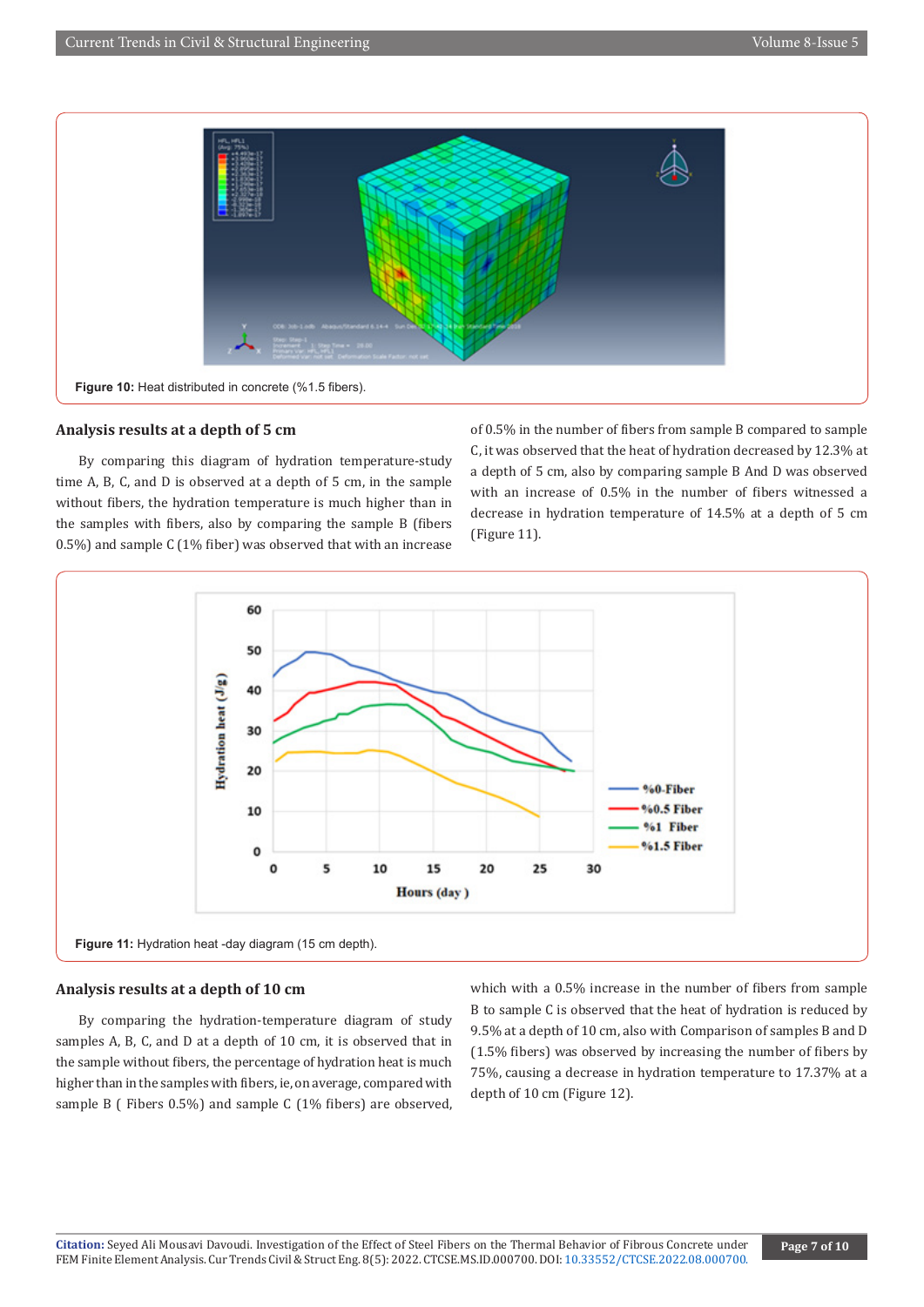

## **Analysis results at a depth of 20 cm**

By comparing the hydration-temperature diagram of the study sample A, B, C, and D at a depth of 20 cm, it is observed that in the fiber-free sample, the percentage of hydration heat is much higher than the fiber sample, ie, in average, compared with sample B (

Fibers 0.5%) and sample C (1% fibers) were observed that with an increase of 0.5% in the number of fibers from sample B to sample C, it is observed that the heat of hydration decreased by 11.5%, also by comparing sample B And D (1.5% fibers) was observed, with an increase of 0.5% in the number of fibers, the hydration temperature decreased by 16.52% (Figure 13).



#### **Conclusion**

In this study, in order to investigate the effect of steel fiber percentage on the mechanical behavior of fiber concrete under finite element analysis, 4 cubic samples with dimensions of 200 mm × 200 mm with a fiber content of zero to 1.5% were used. After numerical analysis, the following results were obtained:

- 1. Adding steel fibers reduces the hydration temperature so that by increasing the number of fibers by 0.5% in each step, the hydration heat will decrease by an average of 13.45%.
- 2. With increasing depth, the amount of hydration heat generated in the samples increases. On average, with an increase of 5 cm in each stage, the amount of hydration temperature increased by about 12.34% on average.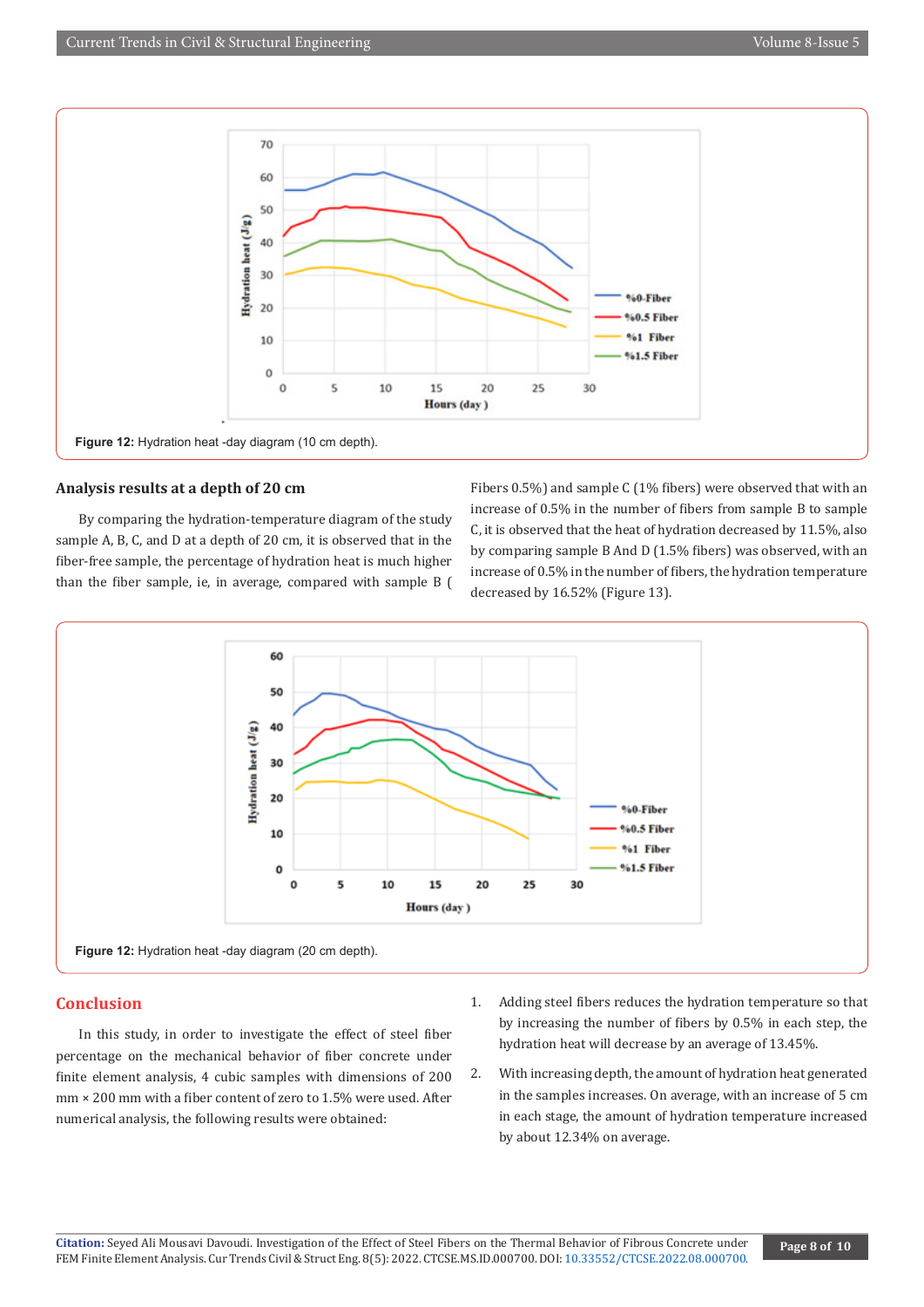- 3. The highest hydration temperature for the fiber-free sample occurred at a depth of 5 cm on the third day at 50.87 °C, also the lowest temperature at a depth of 5 cm for the fiber-free sample on the  $28<sup>th</sup>$  day with a temperature of / 45. 23 degrees Celsius occurred. Comparing the above diagram, it was observed that the percentage difference between the maximum and minimum heat in the concrete sample was 46%.
- 4. The highest hydration temperature for the fiber-free sample at a depth of 10 cm occurred on the tenth day at 62.43 °C, and also the lowest temperature at a depth of 10 cm for the fiber-free sample on the 28th day with a temperature of 32.74 °C. Celsius occurred. Comparing the above diagram, it was observed that the percentage difference between the maximum and minimum heat in the concrete sample was 51%.
- 5. The highest hydration temperature for the fiber-free sample occurred at a depth of 20 cm, such as on the eighth day with 76.96 °C, and also the lowest temperature at a depth of 20 cm for the fiber-free sample on the 28th day with a temperature of 35.96 °C. Celsius occurred. Comparing the above diagram, it was observed that the percentage difference between the maximum and minimum heat in the concrete sample was 46.36%.
- 6. The highest hydration temperature for the sample with (5% fibers) at a depth of 5 cm occurred on the eighth day at 42.76 °C, also the lowest temperature at a depth of 5 cm with (5% fibers) occurred on the 28th day Occurred with a temperature of 20.63 °C. Comparing the above diagram, it was observed that the percentage difference between the maximum and minimum heat in the concrete sample was 47.85%.
- 7. The highest hydration temperature for the sample with (5% fibers) at a depth of 10 cm occurred on the seventh day at 51.37 °C, also the lowest temperature at a depth of 10 cm with (5% fibers) occurred on the 28th day with The temperature occurred at 24.37 °C. Comparing the above diagram, it was observed that the percentage difference between the maximum and minimum heat in the concrete sample was 47.42%.
- 8. The highest hydration temperature for the sample with (5% fibers) at a depth of 20 cm occurred on the ninth day at 59.37 °C, also the lowest temperature at a depth of 20 cm with (5% fibers) occurred on the 28th day with The temperature occurred at 29.54 °C. Comparing the above diagram, it was observed that the percentage difference between the maximum and minimum heat in the concrete sample was 49.75%.
- 9. The highest hydration temperature for the sample with (1% fibers) at a depth of 5 cm occurred on the thirteenth day at 37.45 °C, also the lowest temperature at a depth of 5 cm with (1% fibers) occurred on the 28th day. M occurred with

a temperature of 20 °C. Comparing the above diagram, it was observed that the percentage difference between the maximum and minimum heat in the concrete sample was 54%.

- 10. The highest hydration temperature for the sample with (1% fibers) at a depth of 10 cm occurred on the eleventh day at 41.69 °C, also the lowest temperature at a depth of 10 cm with (1% fibers) occurred on the 28th day with The temperature occurred at 19.72 °C. Comparing the above diagram, it was observed that the percentage difference between the maximum and minimum heat in the concrete sample was 46.32%.
- 11. The highest hydration temperature for the sample with (1% fibers) at a depth of 20 cm occurred on the eighth day at 50.37 °C, also the lowest temperature at a depth of 20 cm with (1% fibers) occurred on the 28th day Occurred with a temperature of 23.46 °C. Comparing the above diagram, it was observed that the percentage difference between the maximum and minimum heat in the concrete sample was 46.98%.
- 12. The highest hydration temperature for the sample with (1.5% fibers) at a depth of 20 cm occurred on the eighth day at 25.91 °C, also the lowest temperature at a depth of 20 cm with (1.5% fibers) occurred on the 25th day with a temperature of 8.67 °C. Comparing the above diagram, it was observed that the percentage difference between the maximum and minimum heat in the concrete sample was 32.57%.
- 13. The highest hydration temperature for the sample with (1.5% fibers) at a depth of 10 cm occurred on the fifth day at 23.86 °C, as well as the lowest temperature at a depth of 10 cm with (1.5% fibers) on the 28th day occurred with a temperature of 17.68 degrees Celsius. Comparing the above diagram, it was observed that the percentage difference between the maximum and minimum heat in the concrete sample was 53.89%.
- 14. The highest hydration temperature for the sample with (1.5% fibers) at a depth of 20 cm occurred on the eighth day at 40.34 °C, also the lowest temperature at a depth of 20 cm with (1.5% fibers) occurred on the 28th day with a temperature of 19.26 °C. Comparing the above diagram, it was observed that the percentage difference between the maximum and minimum heat in the concrete sample was 49.79%.

#### **Acknowledgment**

None.

# **Conflict of Interest**

No conflict of interest.

#### **References**

1. Sun W, Chen H, Luo X, Qian H (2015) the effect of hybrid fibers and expansive agent on the shrinkage and permeability of high-performance